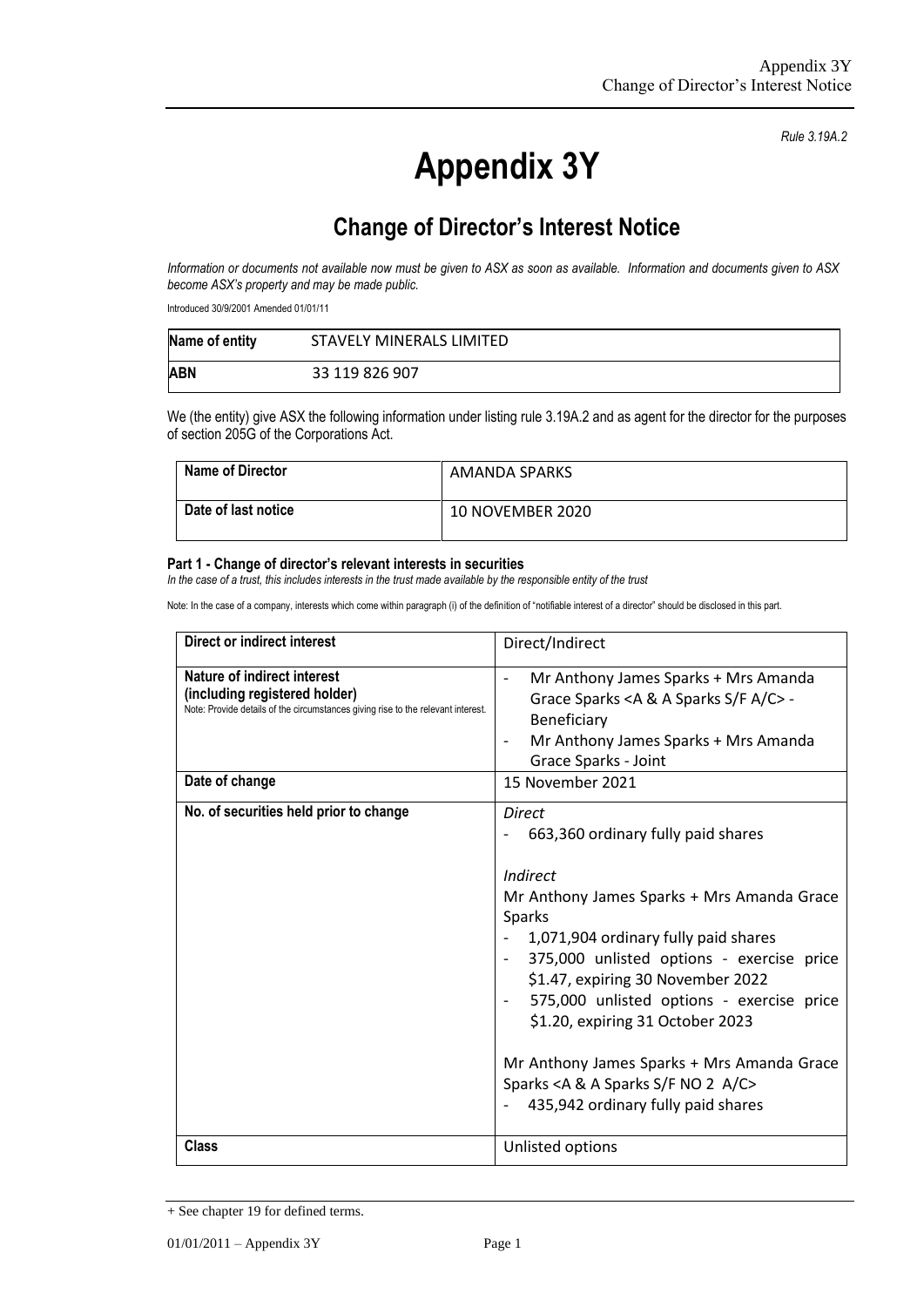| Number acquired                                                                                                                                                         | <b>Direct</b>                                                                                                                                                                                                                                                                      |  |
|-------------------------------------------------------------------------------------------------------------------------------------------------------------------------|------------------------------------------------------------------------------------------------------------------------------------------------------------------------------------------------------------------------------------------------------------------------------------|--|
|                                                                                                                                                                         | 575,000 unlisted options - exercise price \$0.71,                                                                                                                                                                                                                                  |  |
|                                                                                                                                                                         | expiring 30 November 2024                                                                                                                                                                                                                                                          |  |
| Number disposed                                                                                                                                                         | Nil                                                                                                                                                                                                                                                                                |  |
| <b>Value/Consideration</b><br>Note: If consideration is non-cash, provide details and estimated valuation                                                               | Nil                                                                                                                                                                                                                                                                                |  |
| No. of securities held after change                                                                                                                                     | Direct<br>663,360 ordinary fully paid shares<br>575,000 unlisted options - exercise price<br>\$0.71, expiring 30 November 2024                                                                                                                                                     |  |
|                                                                                                                                                                         | Indirect<br>Mr Anthony James Sparks + Mrs Amanda Grace<br><b>Sparks</b><br>1,071,904 ordinary fully paid shares<br>375,000 unlisted options - exercise price<br>\$1.47, expiring 30 November 2022<br>575,000 unlisted options - exercise price<br>\$1.20, expiring 31 October 2023 |  |
|                                                                                                                                                                         | Mr Anthony James Sparks + Mrs Amanda Grace<br>Sparks < A & A Sparks S/F NO 2 A/C><br>435,942 ordinary fully paid shares                                                                                                                                                            |  |
| Nature of change<br>Example: on-market trade, off-market trade, exercise of options, issue of<br>securities under dividend reinvestment plan, participation in buy-back | Issue of unlisted options as approved<br>by<br>Shareholders at the Company's AGM held on 12<br>November 2021                                                                                                                                                                       |  |

## **Part 2 – Change of director's interests in contracts**

Note: In the case of a company, interests which come within paragraph (ii) of the definition of "notifiable interest of a director" should be disclosed in this part.

| <b>Detail of contract</b>                                                                                                                                                   |  |
|-----------------------------------------------------------------------------------------------------------------------------------------------------------------------------|--|
| <b>Nature of interest</b>                                                                                                                                                   |  |
| Name of registered holder<br>(if issued securities)                                                                                                                         |  |
| Date of change                                                                                                                                                              |  |
| No. and class of securities to which<br>interest related prior to change<br>Note: Details are only required for a contract in relation to which<br>the interest has changed |  |
| Interest acquired                                                                                                                                                           |  |
| Interest disposed                                                                                                                                                           |  |

<sup>+</sup> See chapter 19 for defined terms.